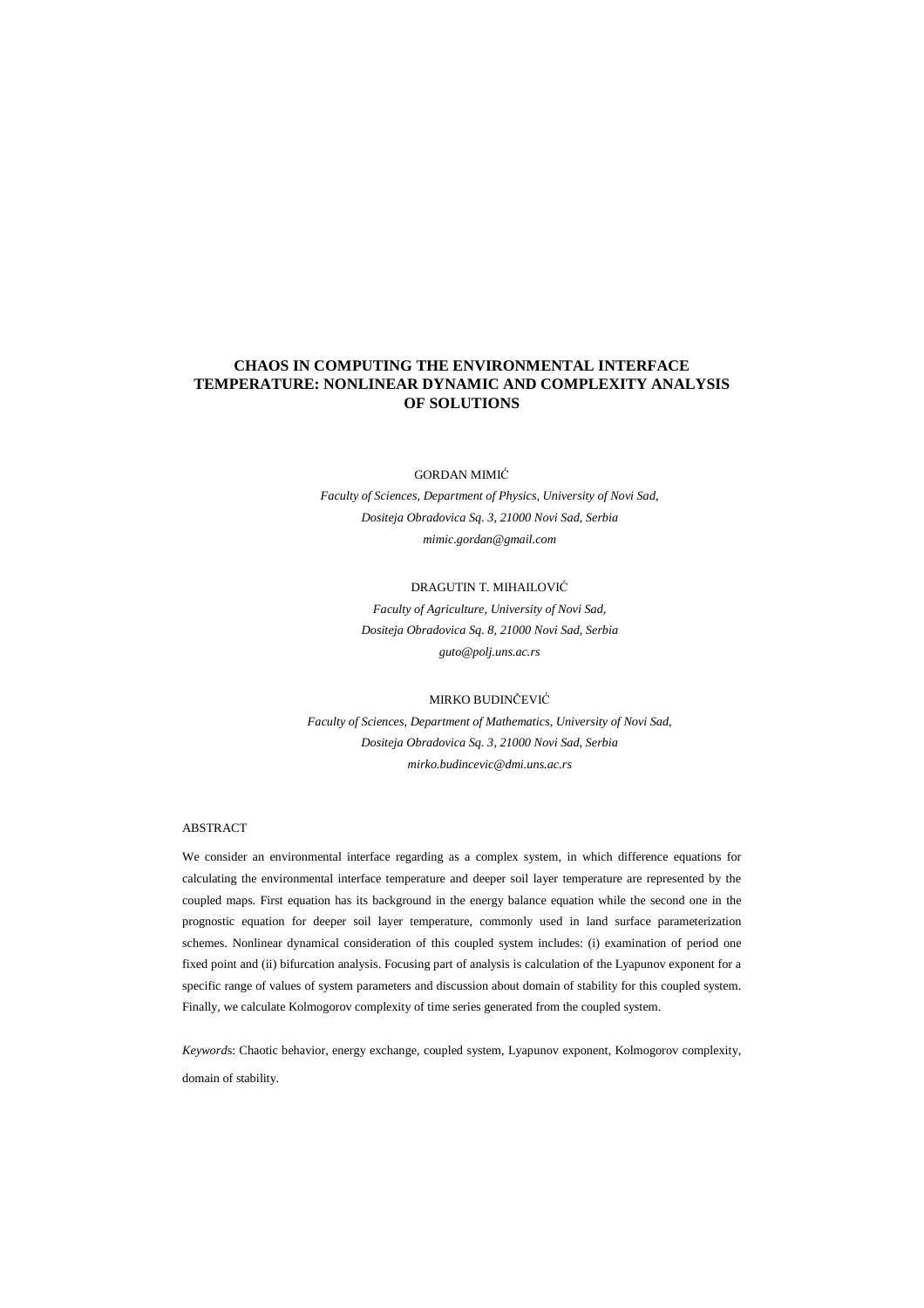## **1. INTRODUCTION**

Nowadays environmental sciences have a multidisciplinary approach to wide range of topics related to processes in biosphere, combining a lot of natural and even social disciplines. One of them is modeling processes through the environmental interfaces, which is a place where different parts of one system or different systems meet each other and exchange some kind of information.<sup>1</sup> Environmental interface is defined as *interface between two biotic or abiotic environments that are in relative motion and exchange energy, matter and information through physical, biological and chemical processes,*  fluctuating temporally and spatially regardless of space and time scale.<sup>2</sup> There are a lot of examples of environmental interfaces in the nature such as interface between cells, human or animal bodies and surrounding environment, aquatic species and water around them and natural or artificially created surfaces and atmosphere.<sup>3</sup> A typical example of environmental interface in the nature is the ground surface, where exists all three mechanisms of energy transfer; incoming and outgoing radiation, convection of heat and moisture into the atmosphere and conduction of heat into deeper soil layers of ground.<sup>4</sup> Parameterization of these processes is of great importance for environmental models of different spatial and temporal scales.<sup>5-7</sup>

In Ref. 8 is shown that ground surface is treated as a complex system in which chaotic fluctuations occur while we compute its temperature. This system, as an actual dynamic system, is very sensitive to initial conditions and arbitrarily small perturbation of the current trajectory that may lead to its unpredictable behavior. In the aforementioned paper the lower boundary condition, i.e. the deeper soil layer temperature was constant, but it also can vary in time making with the energy balance equation a coupled system of equations. That system, often used in environmental models, is of interest to be analyzed by the methods of nonlinear dynamics.<sup>9</sup> Having in mind those facts, we: (i) perform a nonlinear dynamical analysis of coupled system for computing the environmental interface temperature and the deeper soil layer temperature and (ii) examine behavior of the coupled system in dependence on the main system parameters. In Section 2 we consider difference form of the energy balance equation and deeper soil layer temperature equation transforming them into the coupled system with the corresponding parameters. In Section 3 we analyze behavior of the solutions of the coupled system and we have examined domains of stability using Lyapunov exponent and Kolmogorov complexity. Conclusions are summarized in Section 4.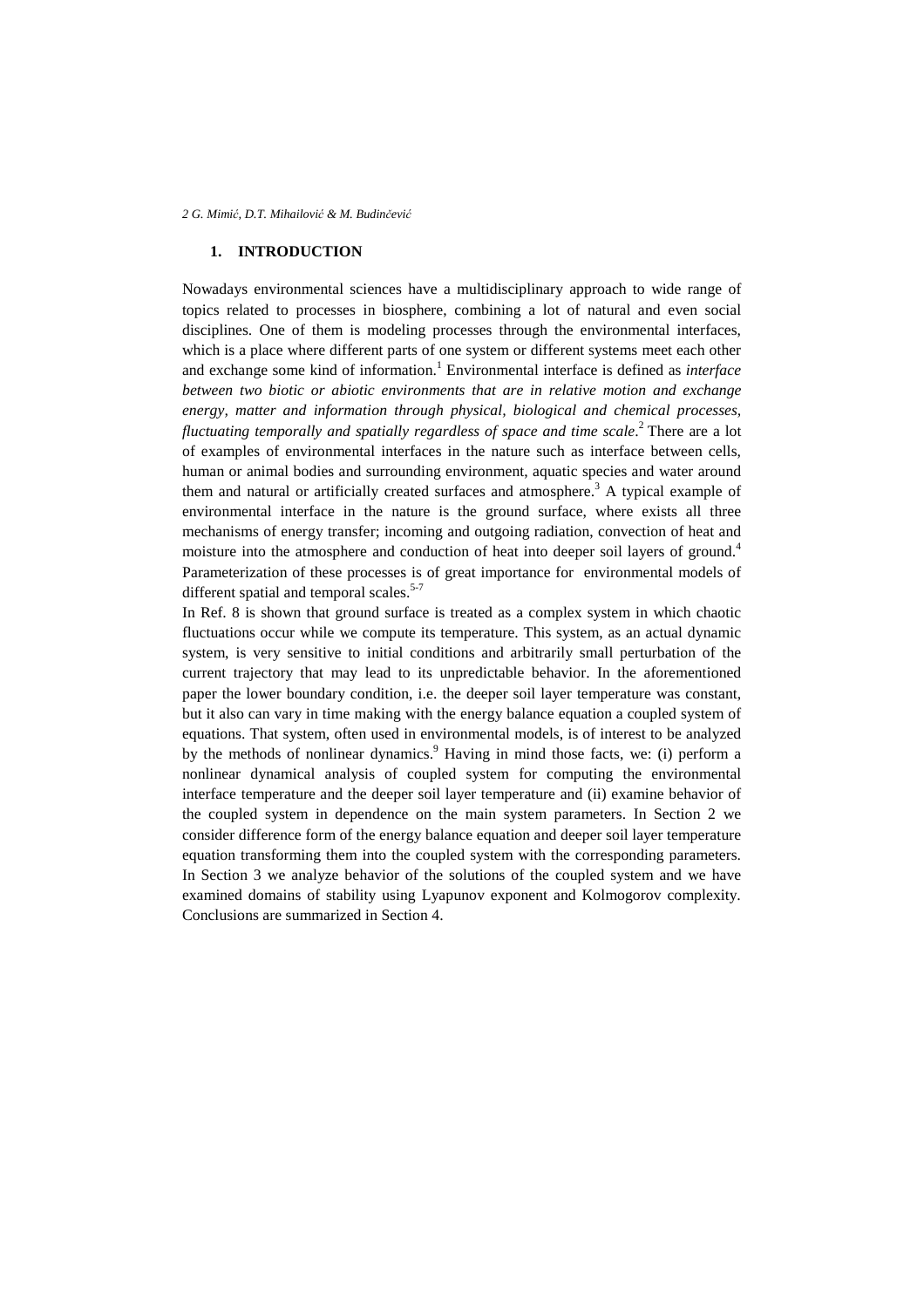*Chaos in computing the environmental interface temperature: nonlinear dynamic and complexity analysis of solutions 3* 

# **2. PHYSICAL BACKGROUND AND DERIVATION OF THE COUPLED SYSTEM**

One of the most important conditions for functioning of any complex system is a proper supply of the system with energy. Dynamics of energy flow is based on the energy balance equation.<sup>4</sup> As we mentioned before, environmental interface is a complex system. General difference form of energy balance equation for the ground surface as an environmental interface is

$$
C_{s} \frac{\Delta T_{s}}{\Delta t} = R_{_{net}} - H - \lambda E - G \tag{1}
$$

Where  $T_g$  is the ground surface temperature,  $\Delta t$  is the time step,  $C_g$  is the soil heat capacity,  $R_{net}$  is the net radiation, *H* is the sensible heat flux,  $\lambda E$  is the latent heat flux and *G* is the heat flux into the ground. First, we assume that the net radiation is given as in Ref 10, i.e.

$$
R_{\scriptscriptstyle{net}} = C_{\scriptscriptstyle{R}}(T_{\scriptscriptstyle{g}} - T_{\scriptscriptstyle{a}}) \tag{2}
$$

where  $T_a$  is the air temperature at some reference level and  $C_R$  is the coefficient for the net radiation term. Second, we make expansion of the exponential term in the expression for latent heat flux

$$
\lambda E = C_{L} d \left[ b(T_{g} - T_{a}) + \frac{b^{2}}{2} (T_{g} - T_{a})^{2} \right],
$$
\n(3)

where  $C_L$  is the water vapour transfer coefficient,  $b = 0.06337^{\circ}C^{-1}$ , d is parameter which occurs in expanding the series. $<sup>11</sup>$  Further, the conduction of the heat into the soil</sup> can be written in the form

$$
G = C_D(T_g - T_d) \,,\tag{4}
$$

where  $C_D$  is the coefficient of the heat conduction while  $T_d$  is the temperature of the deeper soil layer. The sensible heat flux *H* can be parameterized as

$$
H = C_H (T_g - T_a) \tag{5}
$$

where  $C_H$  is the sensible heat transfer coefficient. The prognostic equation for temperature of the deeper soil layer  $T_d$  is

$$
\frac{\Delta T_d}{\Delta t} = \frac{1}{\tau} (T_g - T_d) , \qquad (6)
$$

where  $\tau = 86400$  *s*. After collecting all terms (2)-(6), the coupled system takes the form

$$
C_{g} \frac{\Delta T_{g}}{\Delta t} = C_{R}(T_{g} - T_{a}) - C_{H}(T_{g} - T_{a}) - C_{L}d[b(T_{g} - T_{a})
$$
  
+
$$
\frac{b^{2}}{2}(T_{g} - T_{a})^{2}] - C_{D}(T_{g} - T_{d})
$$
  

$$
\frac{\Delta T_{d}}{\Delta t} = \frac{1}{\tau}(T_{g} - T_{d})
$$
 (8)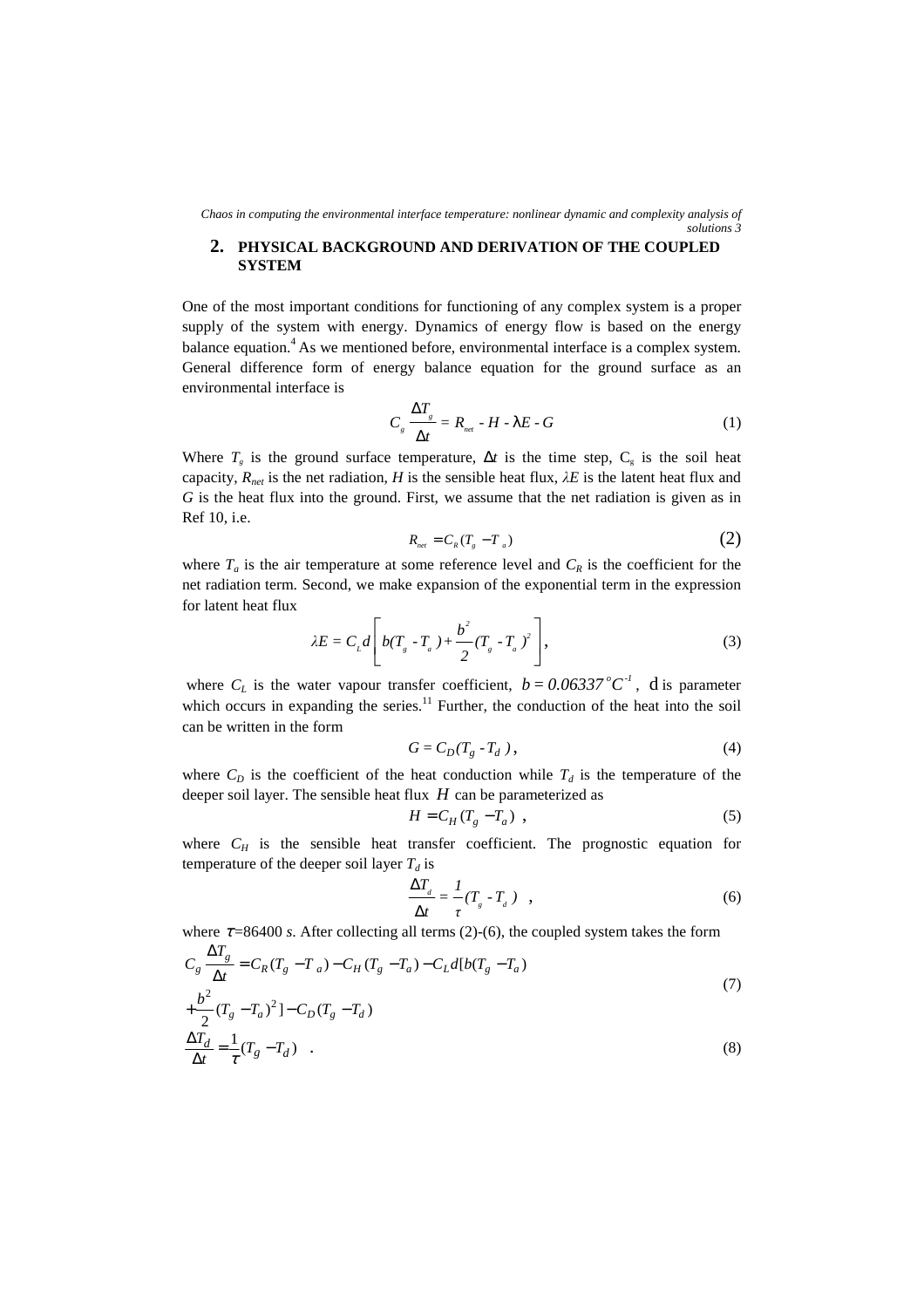More details about the nature and the range of physical parameters  $C_R$ ,  $C_L$ ,  $C_D$  and  $C_H$  can be found in Ref. 12. Now, using the time scheme forward in time (n indicates the time step) and dividing both sides of Eqs.  $(7)$  and  $(8)$  with the constant temperature  $T_0$  (for example, value of mean Earth temperature, i.e.  $T_0 = 288K$  ) we get

$$
\frac{T_g^{n+1} - T_a^n}{T_0} = \frac{T_g^n - T_a^n}{T_0} + \frac{\Delta t}{C_g} C_R \frac{T_g^n - T_a^n}{T_0} - \frac{\Delta t}{C_g} C_H \frac{T_g^n - T_a^n}{T_0} - \frac{\Delta t}{C_g} C_L b d \frac{T_g^n - T_a^n}{T_0}
$$
\n
$$
-\frac{\Delta t}{C_g} C_L d T_0 \frac{b^2}{2} \frac{(T_g^n - T_a^n)^2}{T_0^2} - \frac{\Delta t}{C_g} C_D \frac{T_g^n - T_a^n}{T_0} + \frac{\Delta t}{C_g} C_D \frac{T_a^n - T_a^n}{T_0}
$$
\n(9)

$$
\frac{T_d^{n+1} - T_a^n}{T_0} = \frac{T_d^n - T_a^n}{T_0} + \frac{\Delta t}{\tau} \frac{T_g^n - T_a^n}{T_0} - \frac{\Delta t}{\tau} \frac{T_d^n - T_a^n}{T_0} \tag{10}
$$

Finally, introducing replacements  $z = (T_a - T_a) / T_a$  and  $y = (T_a - T_a) / T_a$ , where *z* is the dimensionless environmental interface temperature and *y* is the dimensionless deeper soil layer temperature, we reach the coupled system

$$
z_{n+1} = Az_n - Bz_n^2 + Cy_n \tag{11}
$$

$$
y_{n+1} = Dz_n + (1 - D)y_n \,, \tag{12}
$$

where 
$$
A = 1 + \frac{\Delta t}{C_g}(C_R - C_H - C_Lbd - C_D)
$$
,  $B = C_L dT_0 \frac{b^2 \Delta t}{2C_g}$ ,  $C = \Delta t \frac{C_D}{C_g}$  and  $D = \frac{\Delta t}{\tau}$ .

Introducing the replacement  $z_n = Ax_n / B$ , where *x* is modified dimensionless environmental interface temperature and following Ref. 11 we can write

$$
x_{n+1} = Ax_n (1 - x_n) + \frac{CB}{A} y_n
$$
 (13)

$$
y_{n+1} = \frac{DA}{B} x_n + (I - D)y_n.
$$
 (14)

Analysis of values of parameters *A*, *B* , *C* and *D* , based on a large number of energy flux outputs from the land surface scheme runs, indicates that their values are ranged in the following intervals: (i)  $A \in [0,4]$  and (ii) *B*, *C* and *D* are ranged in the interval [0,1]. Thus, A is the logistic parameter, which from now will be denoted with *r* . All other groups of parameters in the system  $(13)-(14)$  have the values in the same interval  $[0,1]$ . Let us underline that under some circumstances those parameters can be equal. Correspondingly, we replaced all of them by introducing the coupling parameter  $\varepsilon$ .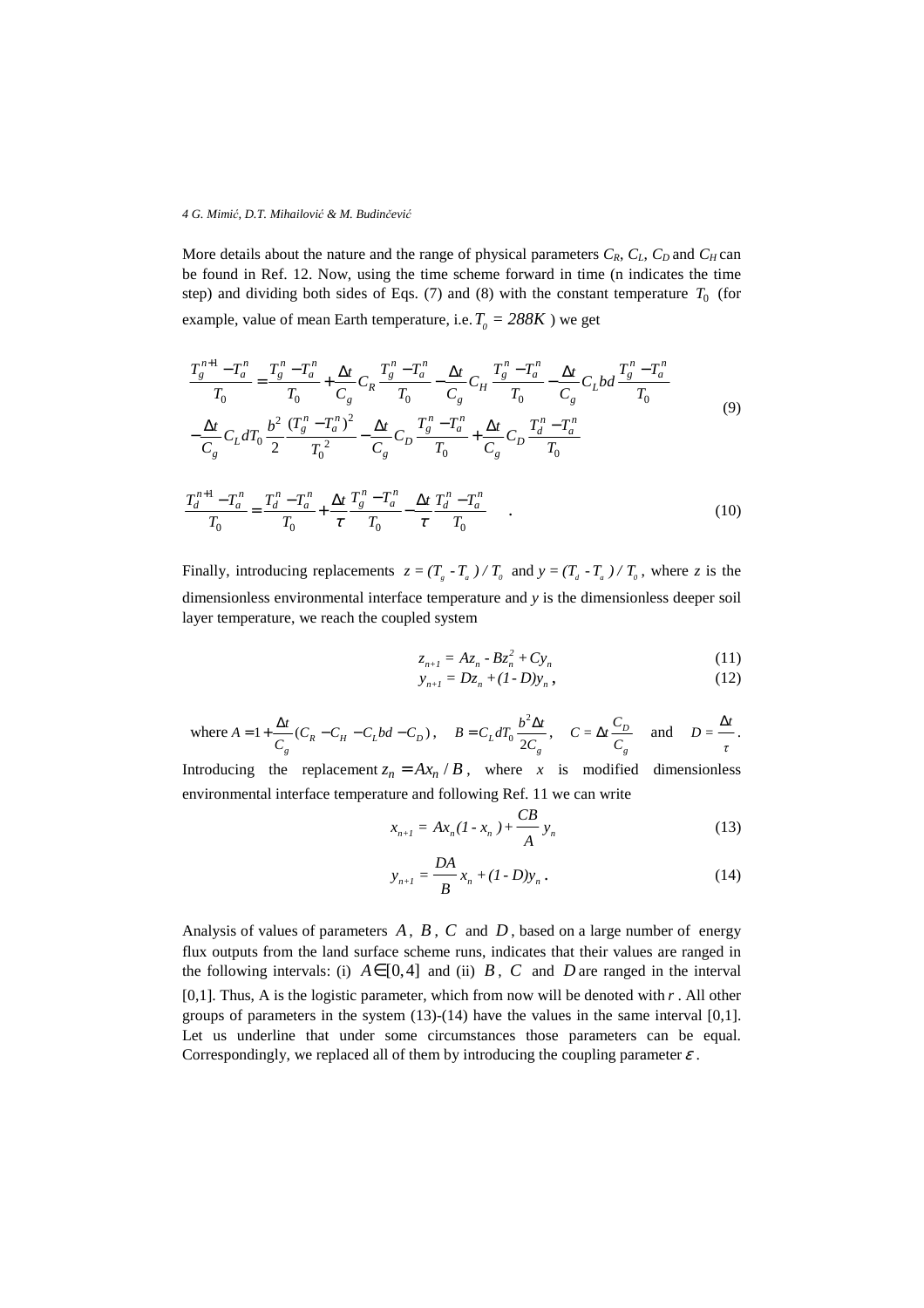*Chaos in computing the environmental interface temperature: nonlinear dynamic and complexity analysis of solutions 5*  Finally, system (13)-(14) can be written in the form of coupled maps, i.e.,

$$
x_{n+1} = rx_n(I - x_n) + \varepsilon y_n \tag{15}
$$

$$
y_{n+1} = \varepsilon (x_n + y_n) \qquad . \tag{16}
$$

## **3. NONLINEAR DYNAMICAL ANALYSIS**

We now examine the effect of coupling two nonlinear maps given by Eqs. (15)-(16), where are the logistic parameter  $r \in [0, 4]$  and the coupling parameter  $\varepsilon \in [0, 1]$ . This map displays a wide range of behaviour as the parameters  $r$  and  $\epsilon$  change. We consider system of difference equations of the form  $X_{n+1} = F(X_n)$  with notation  $F(X_n) = (rx_n(1-x_n) + \varepsilon y_n, \varepsilon (x_n + y_n))$ , where  $X_n = (x_n, y_n)$  is a vector representing the dimensionless environmental interface temperature and the deeper soil layer temperature, respectively. We look for the fixed point of mapping given by (15)- (16) using criterion  $X = F(X)$ . Thus, we get (0,0) and  $((r+\varepsilon^2/(1-\varepsilon)-1)/r,\varepsilon/(1-\varepsilon)[(r+\varepsilon^2/(1-\varepsilon)-1)/r])$  as two fixed points. Now, for the fixed point (0,0) we have two eigenvalues  $\lambda_{1,2} = (r + \varepsilon \pm \sqrt{r^2 - 2r\varepsilon + 5\varepsilon^2})/2$ . Using the one with the plus sign, which has higher absolute value, and the criterion that fixed point is attractive if  $|\lambda|$  < 1 and it is repulsive if  $|\lambda|$  > 1, we localize regions in (ε,r) plane which tell us for what pair of parameter values fixed point (0,0) would be either attractive or repulsive. Applying the same procedure for the other fixed point given by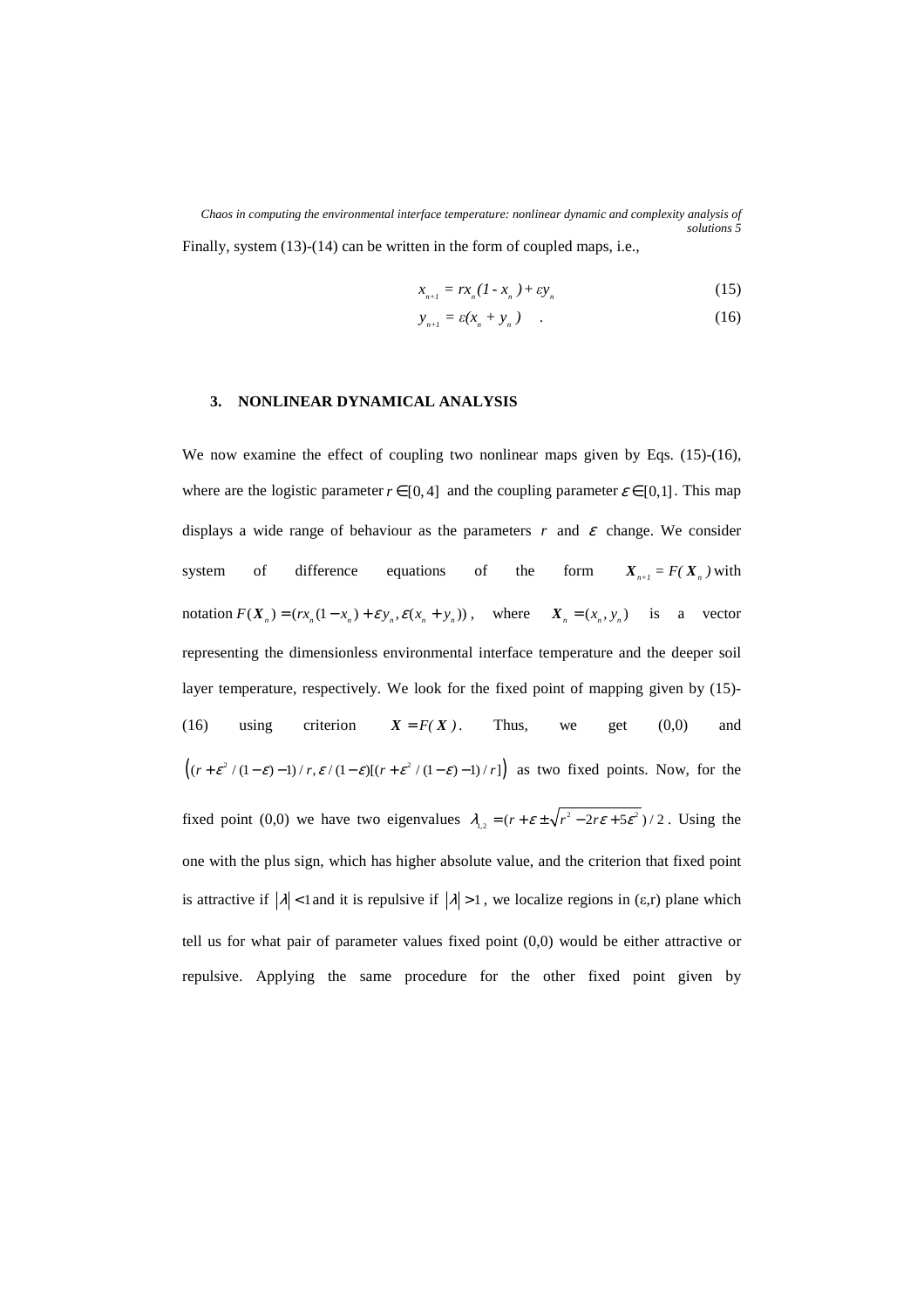$$
\left( (r + \varepsilon^2 / (1 - \varepsilon) - 1) / r, \varepsilon / (1 - \varepsilon) [(r + \varepsilon^2 / (1 - \varepsilon) - 1) / r] \right) \text{ and with the eigenvalues}
$$
\n
$$
\lambda_{\varepsilon, \varepsilon} = \frac{1}{2(\varepsilon - 1)} (-2 + \varepsilon + 3\varepsilon^2 + r - \varepsilon r) \pm \sqrt{(2 - \varepsilon - 3\varepsilon^2 - r + \varepsilon r)^2 - 4(\varepsilon - 1)(-2\varepsilon + 3\varepsilon^2 + \varepsilon^2 + \varepsilon r - \varepsilon^2 r)}
$$

we get exactly the same regions of attraction and repulsion in  $(\epsilon, r)$  plane as it is depicted in Fig. 1.



Fig. 1. Graphical interpretation of fixed points for the coupled maps (15)-(16) as a function of logistic parameter *r* and coupling parameter  $\varepsilon$ . Both fixed points are in the following regions: (i) attractive (white) and (ii) repulsive (grey).

Bifurcation diagrams for  $x$  and  $y$  are given in Fig. 2 as a function of the logistic parameter*r* and for this coupled maps were plotted with *r* ranging from 0 to 4 and for  $\varepsilon = 0.1$ . For each value of r, we used the final point of the previous r value and then 500 iterations are plotted. We noticed that maximum values of *y* strongly depend on coupling parameter  $\varepsilon$ . Let us note that value of coupling parameter is small. Thus, bifurcation diagram of *x* is close the logistic map. Bifurcations start after the parameter *r*  reaches value 3 and chaotic regime exists after *r*=3.5 on the both diagrams.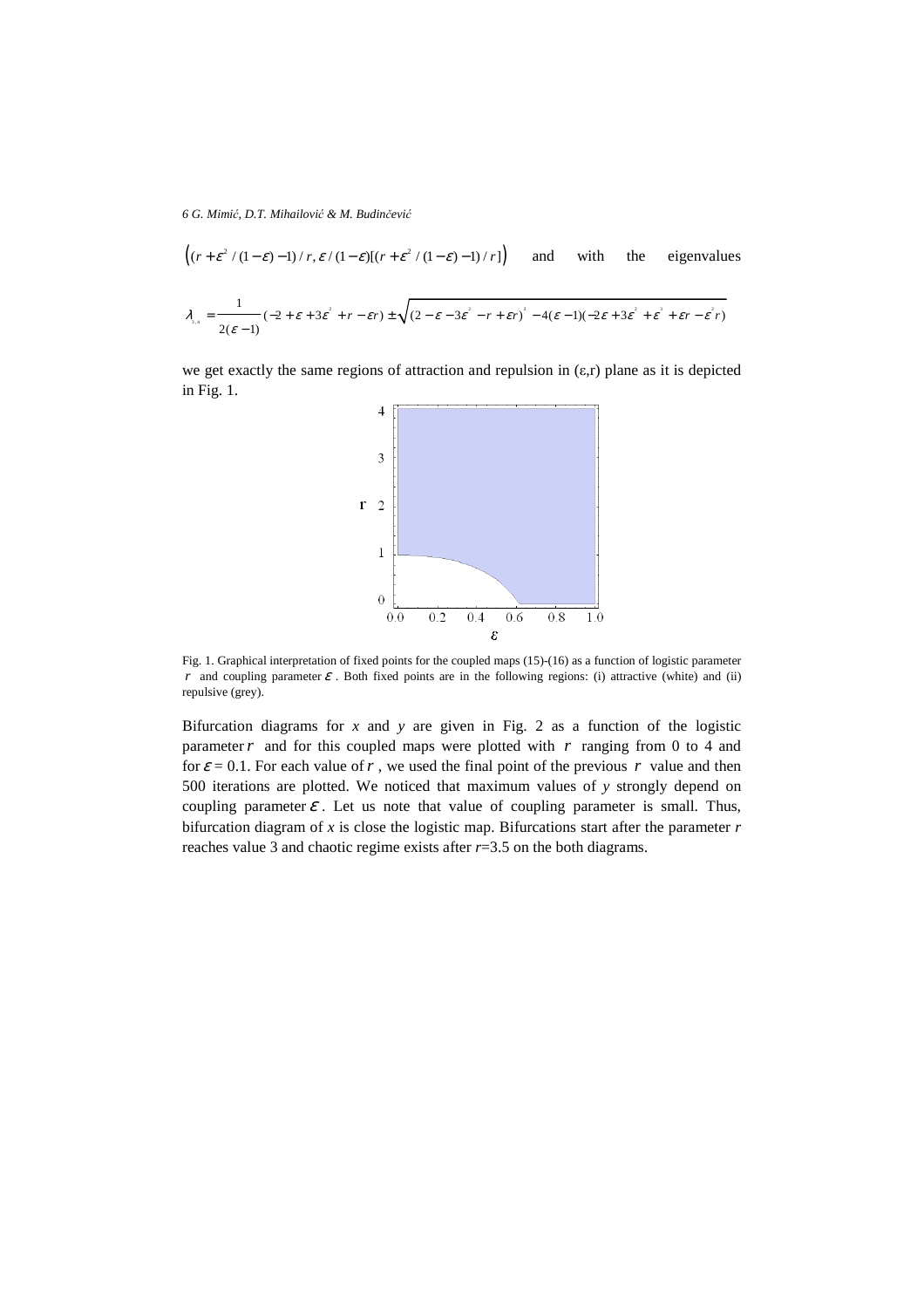

 $0.2$ 

 $0.0 -$ 

 $1.0$ 

 $2.0$ 

 $\mathbf r$ 

 $3.0$ 

 $4.0$ 

Fig. 2. Bifurcation diagrams for the coupled maps (15)-(16) with *r* ranging from 0 to 4 and  $\varepsilon = 0.1$ . Initial conditions were  $x_0 = 0.2$  and  $y_0 = 0.4$ .

 $4.0$ 

 $0.2$ 

 $\frac{1}{0.0}$ 

 $1.0$ 

 $2.0$ 

 $\mathbf{r}$ 

 $3.0$ 

We have also plotted the phase diagram for *x* and *y*, which is depicted in Fig. 3. This plot was obtained by iterating *x* (from 0 to 1) and *y* (from 0 to 0.15). In those calculations, 1000 iterations were applied for the initial state ( $x_0 = 0.2$ ,  $y_0 = 0.4$ ) after 200 steps of stabilization of  $(x, y)$  pair. From this figure it is seen that this plot is similar to Henon's attractor.<sup>13</sup> It was expected, because for  $D=1$  dynamical system given with Eqs. (15)-(16) is similar to Henon map.



Fig. 3. Phase diagram of the map (15)-(16) for  $r = 3.7$ ,  $\varepsilon = 0.1$ , and initial point  $x_0 = 0.2$ ,  $y_0 = 0.4$ .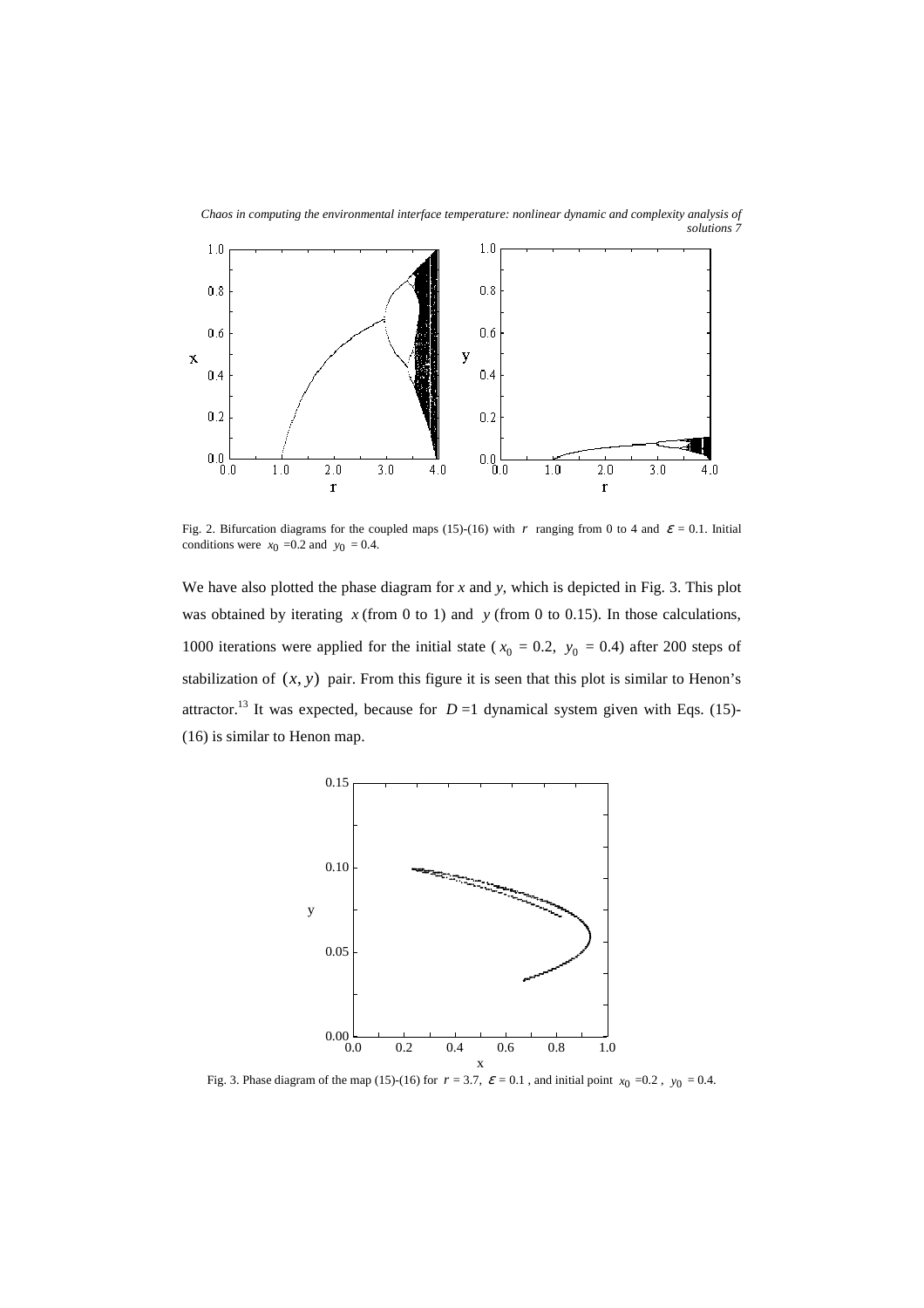Irregularities in solution of the system  $(15)-(16)$  can come from two reasons. They are: (i) numerical, i.e. because we try to choose appropriate difference equation whose solution is "good" approximation to the solution of the given differential equation<sup>14</sup> and (ii) physical, i.e. occurrence of chaotic fluctuations in the considered system because the environmental interface cannot oppose an enormous radiative forcing, suddenly reaching the interface (Fig. 4). Therefore, the crucial point is whether the time scale of discretization is appropriate for the considered physical phenomenon. However, the energy balance equation we analyzed in difference form captures time scale of the energy exchange on the environmental interface ranged from very small to the large scale in time, but also in space. In the simulation example with LAPS scheme in Fig.4, the time step that we have used was 1800 s for which we got range of parameters in coupled system (15)-(16). Note that this time step is quite realistic for use in many environmental models.



Fig. 4. Diurnal cycle of energy balance equation components. Second peak in net radiation term can be noticed in all other fluxes. Simulation was done using LAPS.<sup>15</sup>

Let us note that the assumption  $T_g$ ,  $T_d \geq T_a$  is violated in dependence on atmospheric conditions. However, there exist conditions for which this criterion is satisfied since the ground surface ("skin") temperature can be even for 10  $^{\circ}$ C higher then air temperature at 2 m hight.<sup>4</sup> We wanted to point out that in these kind of situations there is a possibility for occurrence of chaotic phenomena, which can cause uncertainties in calculations of the ground surface temperature. This is because of drawback of currently designed environmental models to calculate the ground surface temperature under these conditions. Looking at the system (15)-(16) we have to keep in mind some a priori mathematical limitations. As we take the range of x, y between 0 and 1, it is seen from Eq. (16) that parameter  $\varepsilon$  has to be less or equal to 0.5. Further, from the Eq. (15), where maximum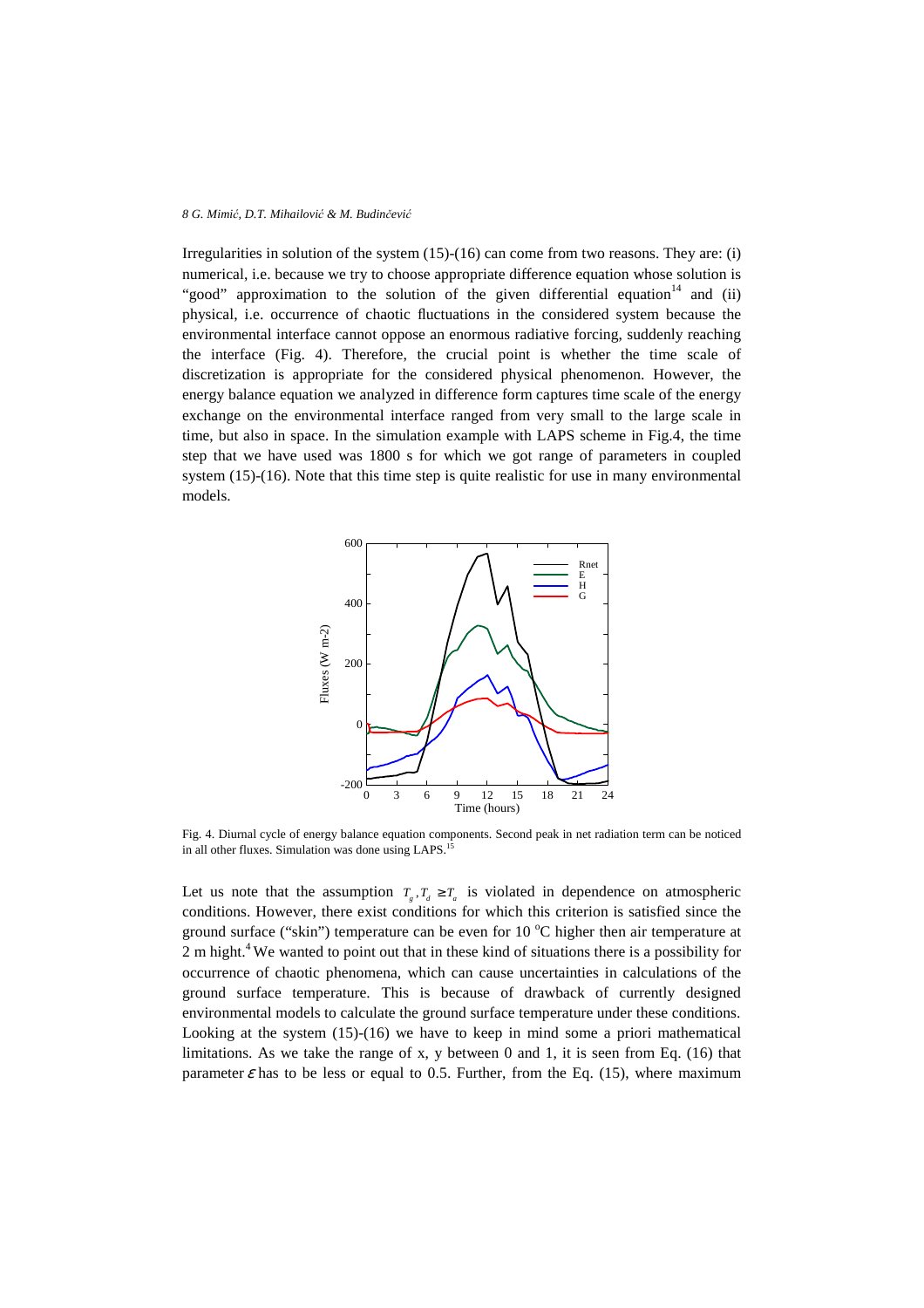*Chaos in computing the environmental interface temperature: nonlinear dynamic and complexity analysis of solutions 9* 

value for *x* is 0.5 and for *y* is 1, we get new condition that  $r/4 + \varepsilon \le 1$ . Because of Eq. (15) has form of logistic map we know that chaos is present in a case when logistic parameter *r* is in interval [3,4] so parameter of coupling  $\varepsilon$  should be very small, i.e. beyond 0.1. Thus, selection of initial conditions is also very important in evolution of system.

Therefore, it raises the question whether we can find either domain or domains where physically meaningful solutions exist. We do that by considering the stability of physical solutions, using Lyapunov exponent, which is a measure of convergence or divergence of near trajectories in phase space. Sign of Lyapunov exponent is characteristic of attractor type and for stable fixed point is negative, although for chaotic attractor is positive. We analyze behaviour of Lyapunov exponent for the corresponding autonomous equation which uniformly changes in intervals of *r* and  $\varepsilon$ . For our system  $X_{n+1} = F(X_n)$ ,

*n n n x y* =  $\begin{pmatrix} x_n \\ y_n \end{pmatrix}$  $X_n = \begin{bmatrix} n \\ n \end{bmatrix}$  and for any initial point  $(x_0, y_0)$  from attracting region, characterization of

asymptotic behavior of the orbit<sup>16-17</sup> is given by the largest Lyapunov exponent,<sup>18</sup> presented by

$$
\lambda = \lim_{n \to \infty} \left( \ln \left\| \prod_{s=1}^{n} \xi_s \right\| / n \right) \tag{17}
$$

where  $\xi$  is Jacobian matrix, given by

$$
\xi_s = \begin{bmatrix} r(1-2x_s) & \varepsilon \\ \varepsilon & \varepsilon \end{bmatrix} . \tag{18}
$$

Calculating Lyapunov exponent for the coupled system (15)-(16) with values of parameters  $\varepsilon \in (0.05, 0.1)$  and  $r \in (3.6, 3.8)$  we got results depicted in Fig. 5. It is shown that Lyapunov exponent mostly has positive values which approve presence of chaos in this system, but there are still some strait regions where the Lyapunov exponent is negative and where the solutions of the coupled system are stable, i.e. domains of stability.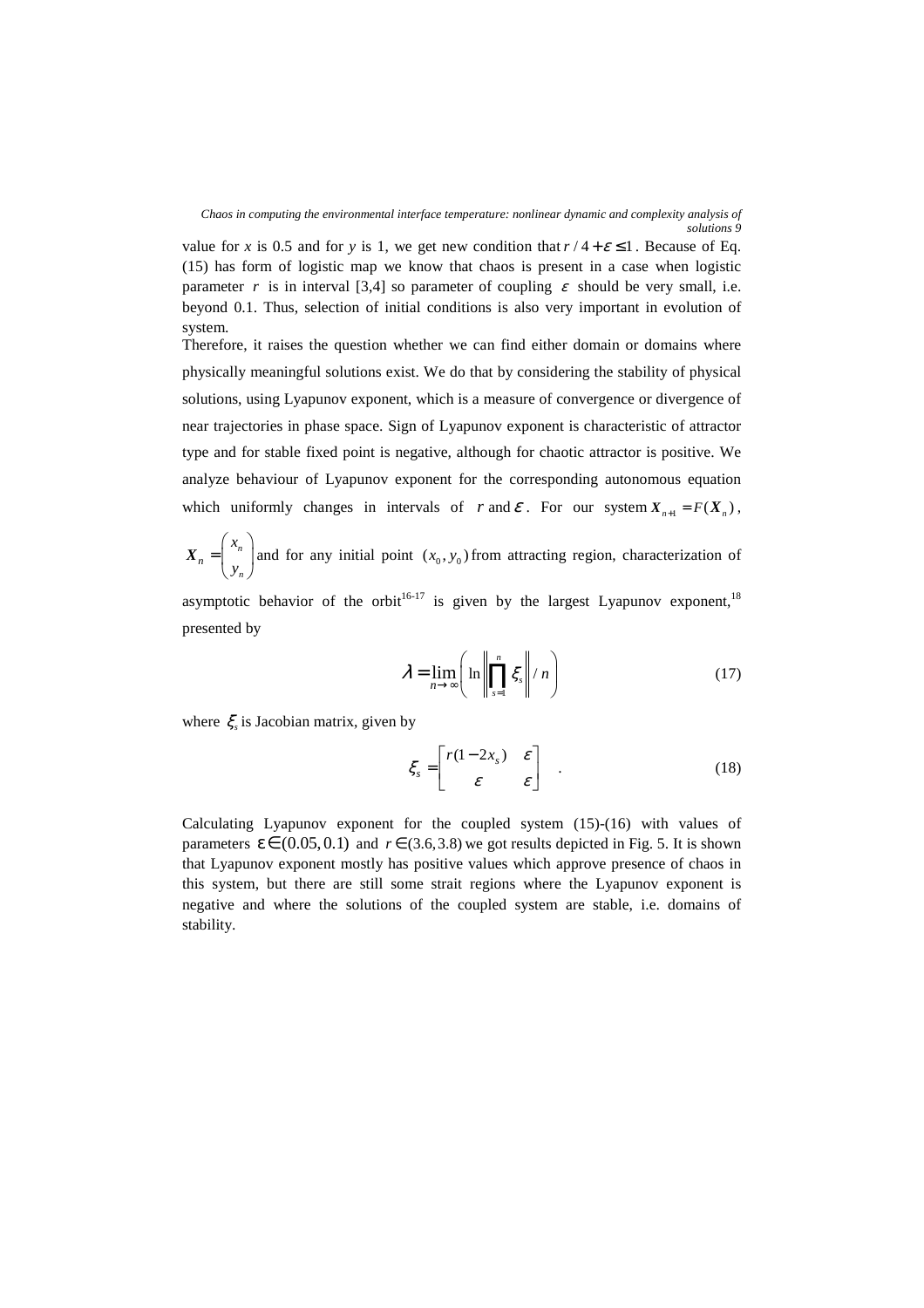*10 G. Mimi*ć*, D.T. Mihailovi*ć *& M. Budin*č*evi*ć



Fig. 5. Lyapunov exponent of the coupled system (15)-(16), which shows presence of strait regions of stability in highly developed chaos.

For nonlinear time series analysis we use Kolmogorov complexity, interpreted by Lempel and Ziv.<sup>19</sup> This measure of complexity estimates degree of disorder or irregularity in sequence, counting the repeating subsequences of all lengths. First we encode time series by forming sequence S made of characters 0 and 1 using the rule

$$
S(i) = \begin{cases} 0, & x_i < x_i \\ 1, & x_i \ge x_i \end{cases} \tag{19}
$$

where  $x*$  is threshold, and in our case threshold is mean value of the time series. Now we calculate the complexity counter  $c(n)$  which is defined as minimum number of distinct patterns contained in sequence  $S<sub>1</sub><sup>20</sup>$  and its ultimate value  $b(n)$  is given by

$$
b(n) = \frac{n}{\log_2 n} \tag{20}
$$

Finally, normalized complexity measure  $C_k(n)$  is defined as

$$
C_{k}(n) = \frac{c(n)}{b(n)} = c(n) \frac{\log_{2} n}{n}
$$
 (21)

and for nonlinear time series it has values between 0 and 1. Again, the idea was to calculate Kolmogorov complexity of time series produced for chaotic states of coupled system with range of parameters  $\varepsilon \in (0.05, 0.1)$  and  $r \in (3.6, 3.8)$ .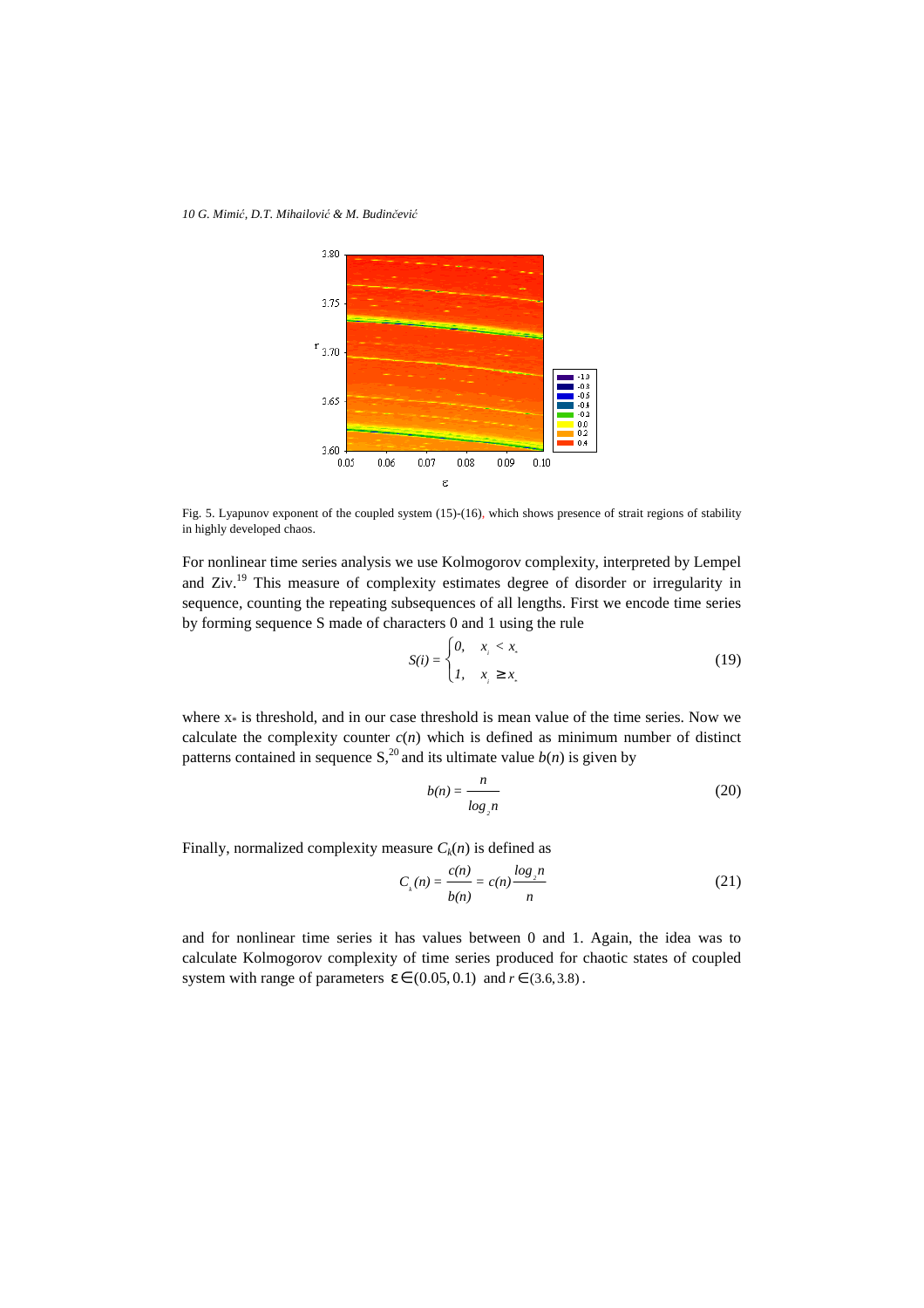

*Chaos in computing the environmental interface temperature: nonlinear dynamic and complexity analysis of solutions 11* 

Fig. 6. Kolmogorov complexity for the coupled system of Eqs. (15)-(16) as a function of parameters  $r$  and  $\varepsilon$ .

It is seen from Fig. 6 that complexity of the system strongly depends on parameter  $r$ . Higher value of Kolmogorov complexity implies highly developed chaos. Although, there are still regions, coloured with purple, which are related to domains of stability with a stable solution and nonchaotic behavior of system.

# **4. CONCLUSIONS**

We derived, from the energy balance equation, a coupled system of difference equations for calculating the dimensionless environmental interface temperature and deeper soil layer temperature to analyze environmental interface as complex system. We have performed the nonlinear dynamical analysis, which includes (i) determination of the period one fixed point and bifurcation diagrams, (ii) calculation of the Lyapunov exponent and (iii) we have discussed domains of stability of the solutions for this system in a specific interval of parameters values. The results showed that behaviour of system is highly dependent on values of parameters  $r$  and  $\varepsilon$ . Finally, we have calculated Kolmogorov complexity as a measure of nonlinearity of the system. We point out on the fact that there exist conditions when the environmental interface temperature can not be calculated by the physics of currently designed environmental models, because of occurrence of chaotic phenomena on the interface.